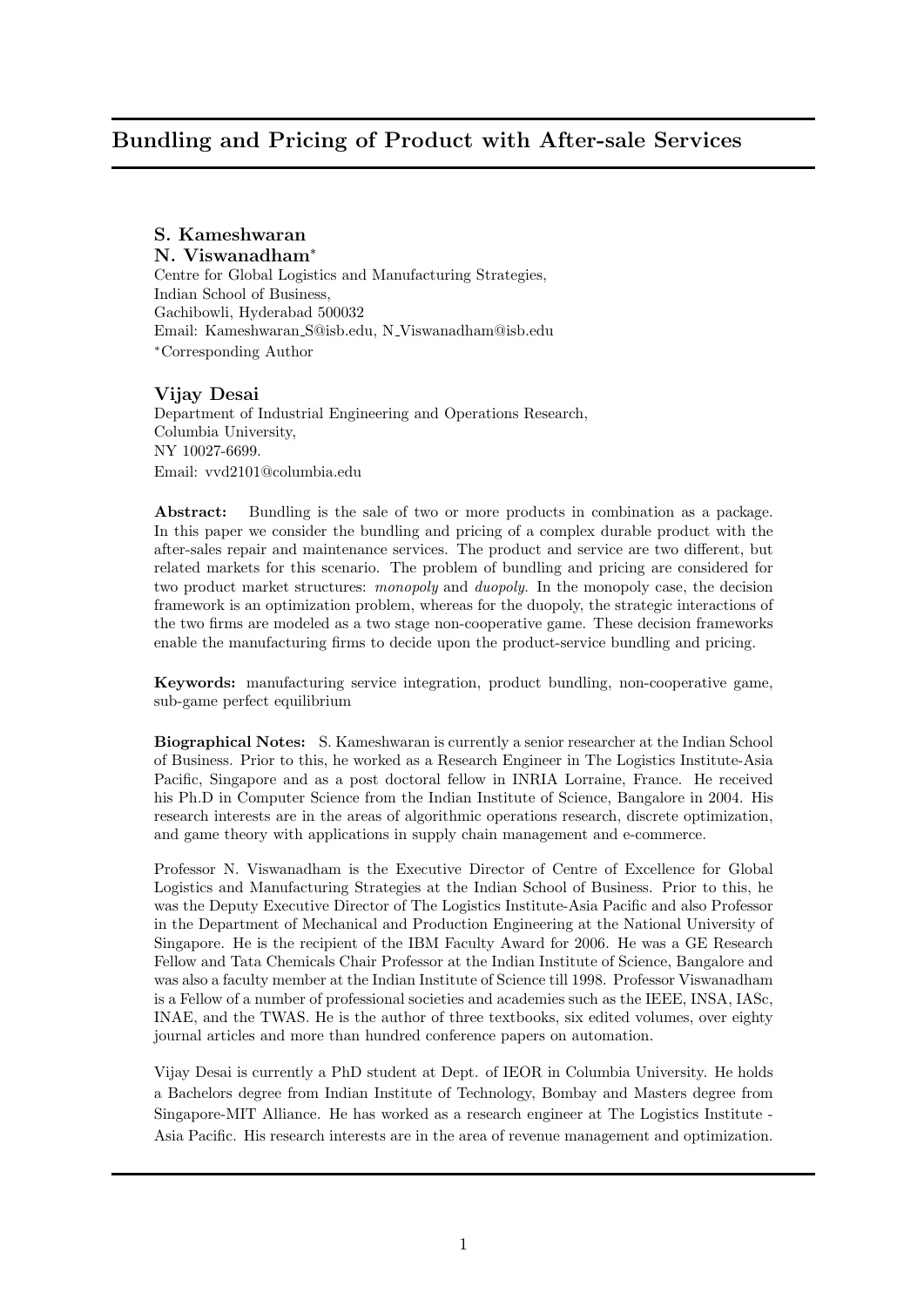# 1 Introduction

Integration of service with product is considered as one of the innovative supply chain initiatives of the next decade (Anderson and Delattre, 2002). At the outset, it can be seen as the merging of the old economy (manufacturing) with the new economy of service industries. However, the manufactured products are linked to services via the competitive strategies of individual firms (Marceau and Martinez, 2002). The service can be linked to the product at various stages in the supply chain. In this paper, we consider the linking at the final stage of distribution and marketing. In particular, the focus is on the packaging of a complex durable product with its after-sales repair and maintenance services as a single bundle.

Manufacturing has traditionally meant the production of tangible goods, but for today's customers it is the bundling of the tangible product with an array of intangible services that makes for the most desirable service-enhanced product (Lester, 1998). With more customers seeking solutions instead of specific products or brands, a growing number of products are becoming commodities. Thus the emphasis of customer satisfaction is on total cost of ownership, which is determined not only by the product but also by the after-sales service. Companies can provide good quality after-sales service to make product usage as hassle free as possible. Towards this end, offering product-service bundles would be attractive to both customers and manufacturers. The customers are freed from the burden of looking after upkeep of product and has more control over the total cost of ownership. The manufacturers on the other hand, will earn additional revenue with the sale of every product in terms of after-sales service. Numerous studies (Alexander et al., 2002; Dennis and Kambil, 2003) show that service tends to be a high margin activity and bundling of products and services can be a good strategy for entering the service market.

There is an interdependence between product and service sales, and decision making should focus on the profitability from both sale of products and after-sales services, rather than on per-transaction or per-period profitability. For example, an article in San Jose Mercury News (Nauman, 1994) reported that new car sales represented 59.9% of dealers revenue but only 1% of profit, while the service and parts department generated 14.7% of their total revenue and two-thirds of their total profits. Manufacturers such as Epson and Hewlett-Packard sell their printers at loss to secure continuing profits from the sale of toner cartridges. Study by Cohen (Cohen et al., 1997) indicate that manufacturers in electronics/computing industry are acting aggressively for service revenue (through maintenance contracts) after relatively short warranty periods. Thus across various industries, companies are beginning to regard initial product sales primarily as positioning opportunities for pull through sales and service. In this context, product-service bundle pricing becomes an important problem.

In this paper, we adopt a strategic framework to analyze the problem of product-service bundling and pricing between two competing firms. The product and after-sales service are two different markets with various players. A product manufacturer who intends to enter the after-sales service market should take into account the strategic behavior of the players in both the markets. In particular, the manufacturer should make the following decisions: (1) should he enter the after-sales service market?, (2) if so, should he bundle it with the product?, and (3) at what prices to offer the product and service?. Our focus is on complex durable products that are economically attractive to maintain and service rather than replace. The product could be an automobile, a farm equipment, or an elevator. It may be noticed that all of these products require after sales support for preventive maintenance, spare parts for repair and emergency breakdown servicing. We analyze this problem in a representative setting of monopoly and duopoly product markets. The decision making in the monopoly market is an optimization problem. The duopoly market has strategic competitors and the decision making is modeled as a two stage non-cooperative sequential game. The subgame-perfect Nash equilibrium in pure strategies is used as the solution concept. A preliminary version of this work was presented in (Kameshwaran et al., 2007).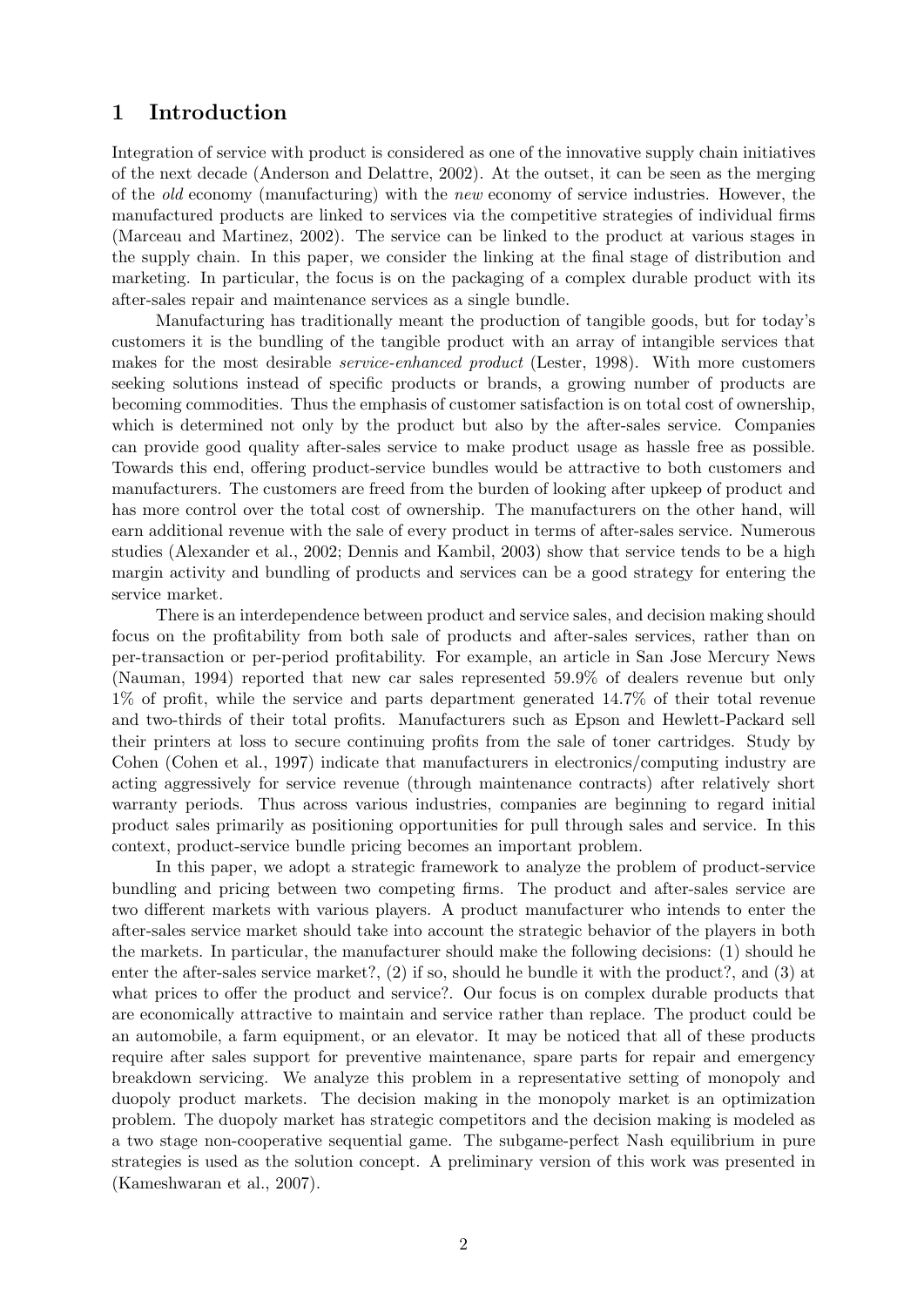The remainder of the paper is organized as follows. Section 2 briefly explains and reviews the literature in the integration of manufacturing and service. The model for the product market and the service market, with the consumers' preferences are explained in Section 3. The decision making framework for the monopoly situation is considered in Section 4 and the duopoly game model is solved in Section 5. The model assumes that consumers valuation for the product is deterministically known to the manufacturers. This assumption is relaxed with the valuation to be uniformly distributed in Section 6. In Section 7, we conclude the paper with the promising avenues for future research.

# 2 Integration of Manufacturing and Service

The service industry is difficult to define because it includes many diverse activities. Although there is no consensus on the definition of a service industry, there is a broad agreement about the attributes of its outputs: they are not tangible; they are consumed at the same time they are produced; they have intangible value added; they are labor intensive (Karaomerlioglu and Carlsson, 1999). However, these attributes do not necessarily apply all at once to all service industries. Services also serve different markets: consumer markets, intermediate (producer) markets, and state or public service markets, and involve different production processes, including the transformation of the state of physical objects, people or codified information (Miles, 1994). The services that are commonly incorporated within manufacturing include assembly, testing, system integration, material purchasing, design, labelling, distribution, repair and maintenance. The after-sales repair and maintenance accounts for much apparent consumer spending on services (Marceau and Martinez, 2002). In (Howells, 2000), the trend within manufacturing industry firms towards bundling together their physical products and associated services is described. Many manufacturing firms are increasing the proportion of their turnover earned from selling services by bundling, as a single package or as add-ons to products at different times.

There are three major strategies used by firms in product-service packaging (Marceau and Martinez, 2002):

- Product-service integration: Service in incorporated through the different stages of the production process.
- Product-service bundling: Service is packaged with the product at or after the point of sale.
- Service enterprises: These are firms that package products produced by others with a raft of services.

In product-service integration, service components are added during the production process, influencing the characteristics and/or physical composition of the product itself. Such service components may involve extra input of R&D, design, technical or engineering services from clients in the downstream of the supply chain. Many of these are knowledge intensive. In contrast, less knowledge intensive services are bundled at the point of sale with the product. The financial services and the after-sales repair and maintenance services belong to this category. Some firms adopt both product-service integration and bundling strategies. In (Viswanadham et al., 2005), manufacturing and service were integrated in a single network to investigate the impact of manufacturing and service phases on each other, when product-service bundles are being offered. Service enterprises do not manufacture products but provide after-sales services to products manufactured by other firms. For example, there are engineering service enterprises that provide repair and maintenance service for home appliances, manufactured by different firms, as authorized service providers. In addition to the warranty provided by the manufacturers, these enterprises provides extended warranty by collecting a premium from the consumer. This is equivalent to selling of service but there is no bundling involved. In this paper, we focus on the selling of product-service bundles by the manufacturing firm.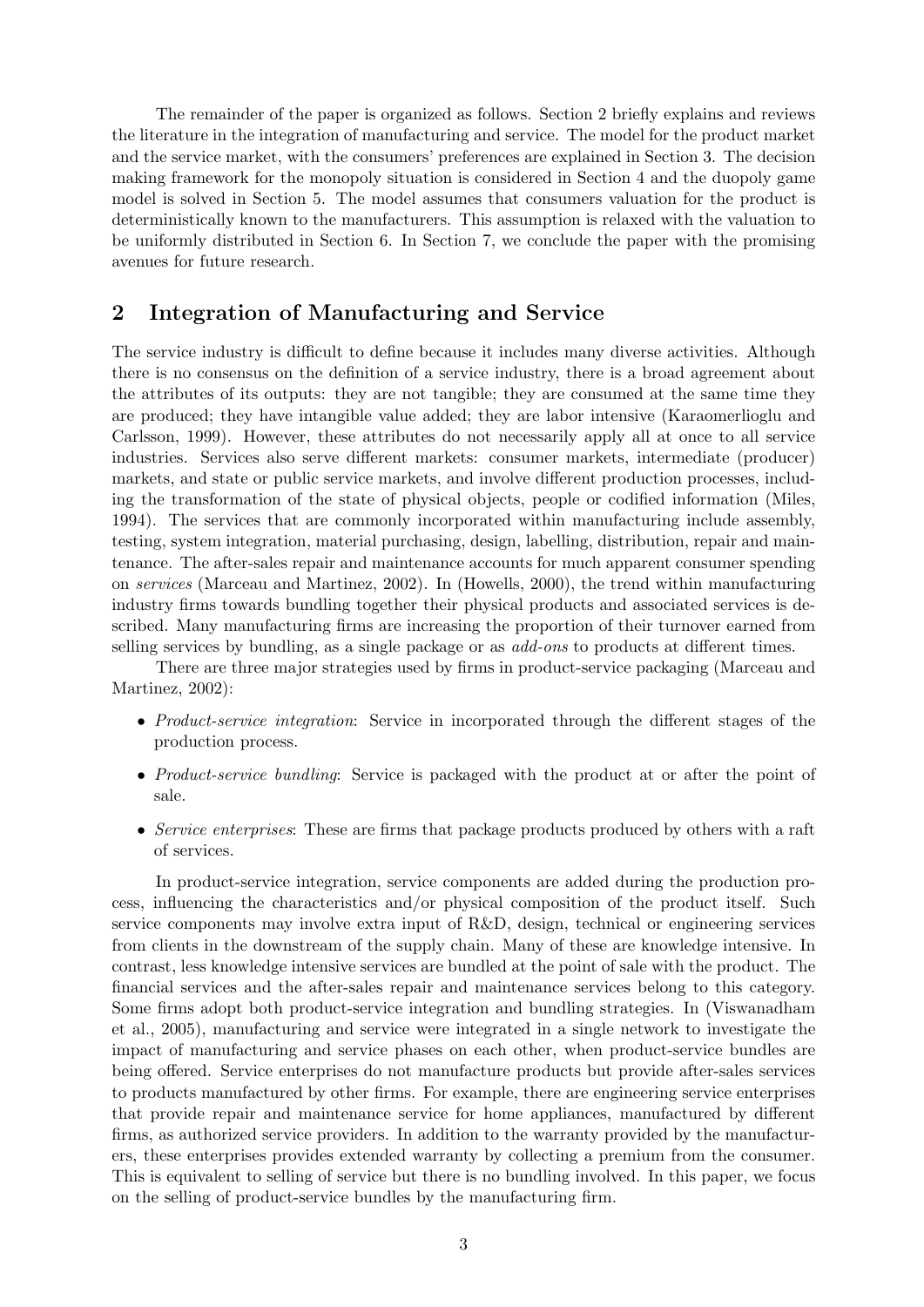Bundling is the sale of two or more products in combination as a package. The bundled products are assumed to have separate markets so that at least some consumers buy or want to buy the products separately. Bundling has been studied from various perspectives in the literature: consumer evaluation of bundles (Herrmann et al., 1999; Johnson et al., 1999; Soman and Gourville, 2001; Yadav, 1994); optimality of bundling (Eppen et al., 1991; Guiltinan, 1987); pricing of bundles (Hanson and Martin, 1990; Ansari et al., 1996); optimality of bundling for monopolists (Adams and Yellen, 1976; Schmalensee, 1982); and equilibrium theory of bundling (Chen, 1997). Bundling was suggested as an alternative technique for price discrimination for monopolists (Stigler, 1968), which was further analyzed in (Adams and Yellen, 1976). It was shown with stylized examples that a multiproduct monopolist can gain by selling the different products in bundles, when the reservation values are negatively correlated. Bundling was shown to be profitable even if the reservation values are uncorrelated or positively correlated (Schmalensee, 1984). It reduced the effective dispersion of reservation values and thereby the seller can extract a greater fraction of the potential surplus. The conditions under which bundling is an optimal strategy was investigated in (McAfee et al., 1989) for a multiproduct monopolist. A graphical analysis of bundling in (Salinger, 1995) showed the interaction between the cost effects and demand effects, which in turn can be used to predict the conditions under which bundling is profitable. Bundling has also been studied with varying assumptions on market structure of the bundled products. In (Schmalensee, 1982), market of the first product is assumed to be a monopoly and that of the second product to be in perfect competition. It was shown that in such a scenario, the monopolist can never gain by bundling the product from the first market with that from the second market. In (Whinston, 1990), the second market had an oligopoly structure and the result showed that the bundling can be profitable because of the strategic effect in the second market.

The focus of bundling can be product bundling or price bundling or both (Stremersch and Tellis, 2002). Price bundling is the sale of two or more separate products in a package at a discount, without any integration of the products. As there is no integration of products, bundling itself does not create added value to consumers, and thus a discount must be offered to motivate at least some consumers to buy the bundle. This kind of bundling is usually used to sell unpopular products along with the product ones and for also introducing a new product in the market, which is bundled initially with a popular product.

Product bundling is the integration and sale of two or more separate products at any price. This integration provides at least some consumers with added value. Thus product bundling is more of a long-term differentiation strategy than price bundling, which is a shortterm promotional tool. In this paper, our focus is on bundling of a complex durable product with after-sales repair and maintenance services. Clearly, the product and the service are two different *products*, as there exist different markets for each of them and consumers can buy them separately. Further, this is product bundling as there is integration between the product and the after-sales service that is provided by the product manufacturer. In general, after-sales service market has numerous players (service providers), due to the relatively less entry barriers in terms of technology and cost than that of the manufacturing sector. It is not uncommon for the manufacturer to have a service station, thus acting as a common player in both the markets. Thus the decision of bundling the service with the product for a given manufacturer should take into account the competition he faces from both the markets (the other manufacturers and the service providers). The markets are populated with non-cooperative players, who try to maximize their individual profits. This leads to the use of game theory as the decision tool. In the next section, we describe the model mathematically.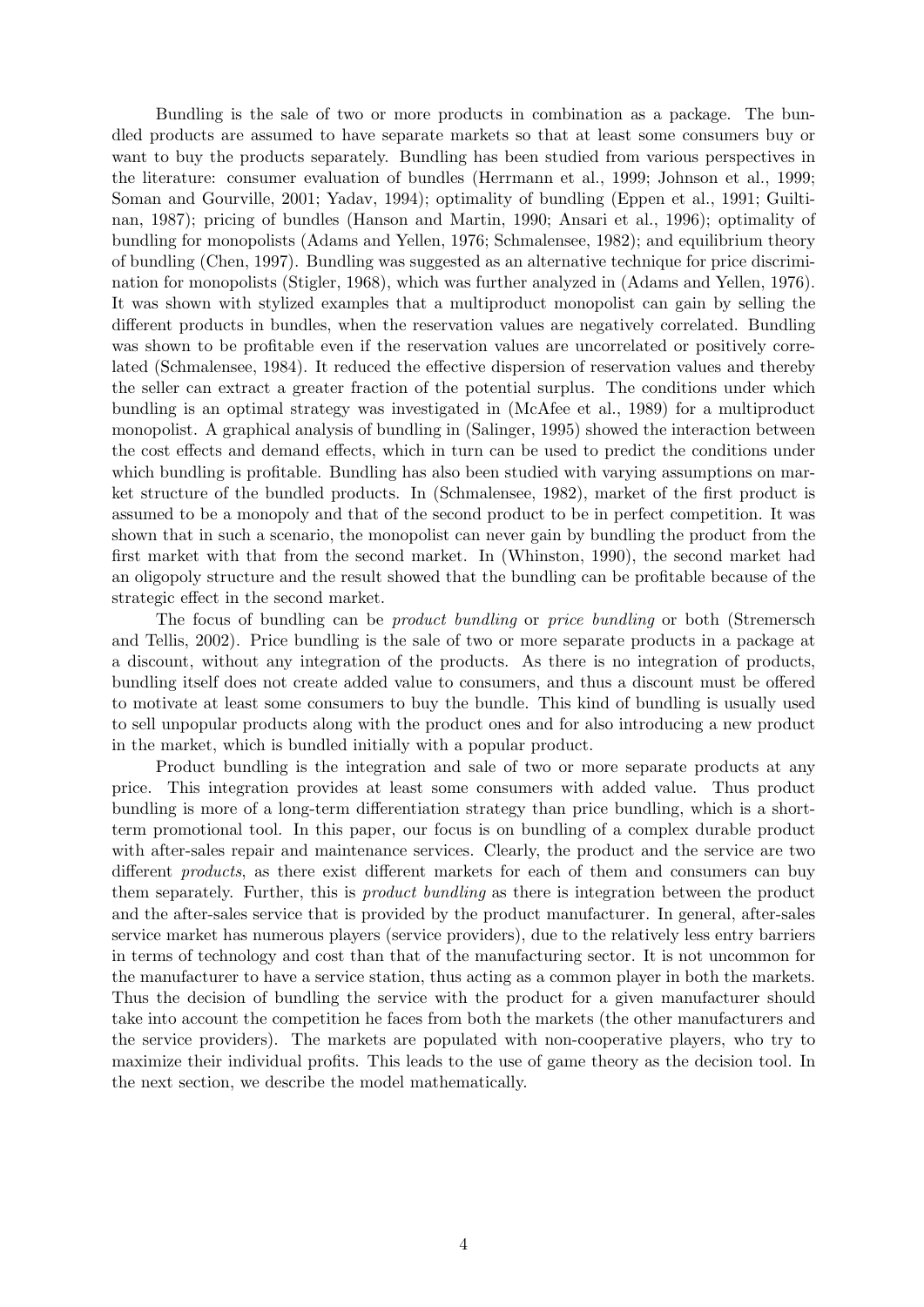## 3 The Model

#### 3.1 Product and Service Markets

We consider a complex durable product  $P$ , which is economically attractive to maintain and service, than to replace. The product  $P$  is not identified by its brand or model but by its type, which explains its usage. For example, an automobile can be categorized as *luxury* or *sports* or utility vehicle. We consider a particular category, which defines the product  $P$  and assume that all consumers value the P at  $v = \overline{V}$ . This simple assumption of deterministic reservation value is later relaxed in Section 6, where the valuation  $v$  is assumed to be uniformly distributed in range  $[V, V]$ .

The intention of bundling the after-sale services with the product is to offer the entire package as a commodity. Thus for the manufacturer, entering the service market is not just opening a service center, but providing the service for a designated lifetime of the product, for a previously agreed upon cost. The lifetime can be just considered as a fixed period of time, until which the consumer would definitely use the product. Currently, for many durable products, the service market is populated with small independent service providers. In any city, one can find several electrical equipment service centers for repairing refrigerators and air conditioners of various brands and models. Similarly there are several service centers for handling automobiles from different manufacturers. The cost and the quality of the service vary across such service centers and consumers choose the ones that meet their service requirements and budget constraints. We model our service market similar to the above scenario. The service market for the  $P$  has several small independent service providers, who provide the service at a cost that depends on the quality of the service. At any given point of time, a consumer would choose a service provider who meets her service requirements and cost constraint.

Let  $w$  be the total cost a consumer is willing to pay for servicing the product during its lifetime. We model the variation in consumer's willing to pay for the service by assuming w to be uniformly distributed in range  $[\underline{W}, \overline{W}]$ . The w denotes a consumer's willingness to pay (WTP) for the lifetime service. This total spend for the service is distributed across the lifetime of the product and possibly across many service providers. The service providers service similar products produced by different manufacturers. We do not assume the independent service providers to be strategic players in the market. This is because the independent service providers do not service the product for its entire lifetime for a previously agreed upon cost. Thus a manufacturer need not take into account the cost of service of the independent service providers for making his strategic decisions. However, the presence of such independent service providers ensures that a consumer will always be able to avail the service for her WTP  $w \in [W, W]$  for the lifetime. A consumer can thus choose to buy the service from the manufacturer or can avail it across different independent service providers during the lifetime.

#### 3.2 Manufacturing Firm and the Consumers

The marginal cost of producing the product is assumed to be a constant  $c_P$ . For a manufacturing firm (henceforth referred simply as firm) to survive in such a market, the cost  $c_P \leq v$ and the price of the product  $\alpha$  should be such that  $c_P \leq \alpha \leq v$ . Let the constant marginal cost of providing the lifetime service for the firm be  $c_S \in [\underline{W}, \overline{W}]$ . If the firm provides the lifetime service for price  $\beta$ , then all the consumers with WTP  $w \geq \beta$  will buy the service from the manufacturer for the entire product lifetime. This is because the quality of service provided by the manufacturer can be assumed to be higher than any of the independent service provider and hence the consumers with  $w \geq \beta$  would prefer the service from the manufacturer directly. The WTP w and the price  $\beta$  are money values for the service that is provided during the lifetime of the product. Since the money value would change during the lifetime of the product, they are assumed to be suitably discounted using a common discounting factor for both the manufacturer and consumers. This assumption of common discount factor for both manufacturers and con-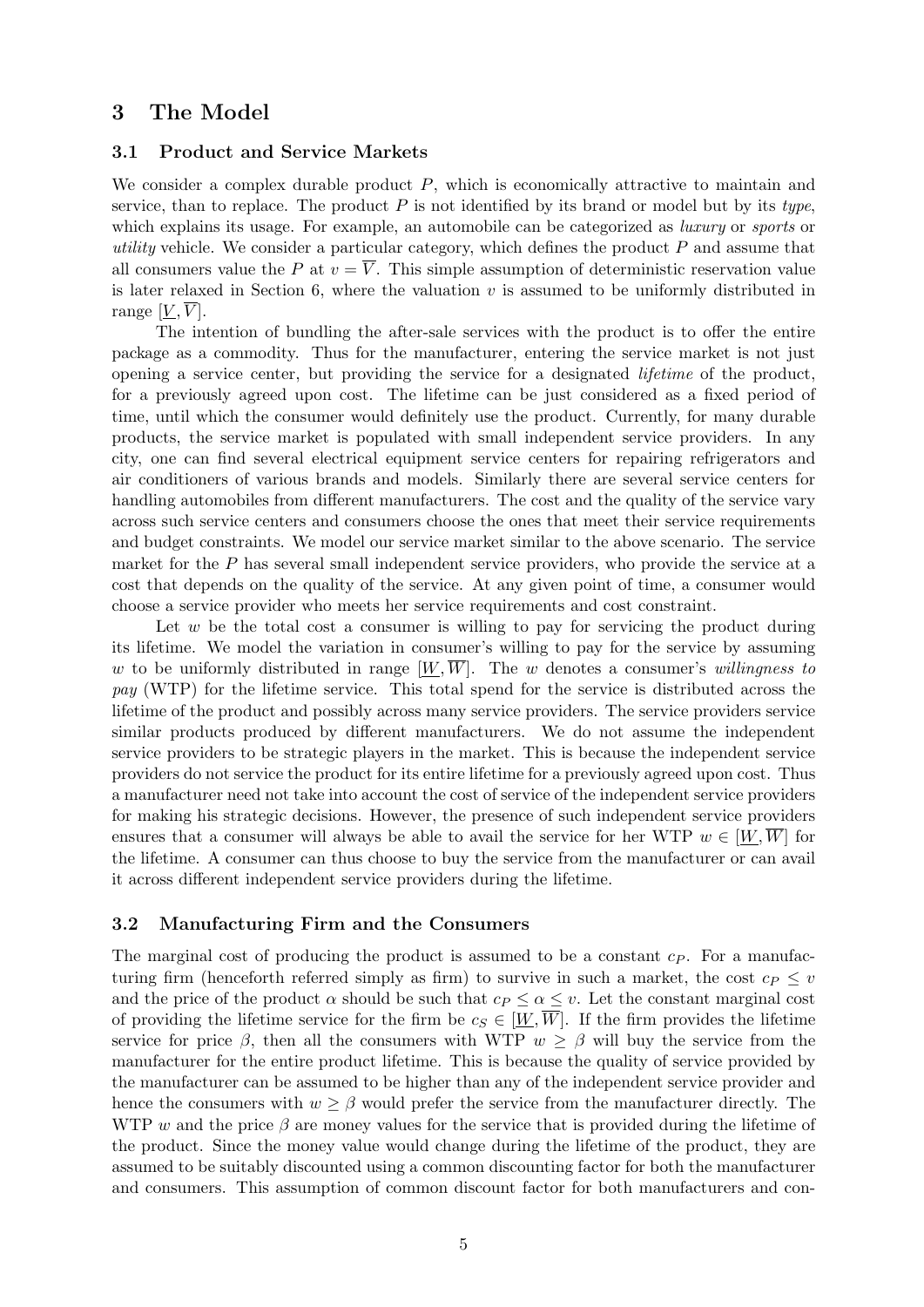| Offering | Firm                         | Consumer                 |
|----------|------------------------------|--------------------------|
|          | $\alpha - c_P$               | $v-\alpha$               |
| $P + S$  | $\alpha + \beta - c_P - c_S$ | $v + w - \alpha - \beta$ |
| PS       | $\gamma - c_P - c_S$         | $v + w - \gamma$         |

Table 1: Unit payoffs to the firm and a consumer with WTP  $w$  for service

sumers may not hold true while calculating profits, as the manufacturer with high investments and endowments may value the money very differently from a consumer. However, the same discount factor is acceptable within the scope of this model.

We assume a continuum of consumers of total measure one. We use the term *offerings* to denote the set of commodities offered by the firm for sale. Three basic offerings are considered in this paper: P,  $P + S$ , and PS. P denotes the offering of product only,  $P + S$  denotes the offering of providing  $P$  and  $S$  independently, and  $PS$  denote the product service bundle (henceforth referred simply as *bundle*). For the offering  $P + S$ , it is possible for the firm to sell the product  $P$  separately, whereas with offering  $PS$ , the firm can only provide the bundle. One of the decisions to be made by a firm is to choose one of the above three basic offerings. If the firm chooses P, then it does not enter the service market. With  $P + S$  or PS as the offerings, the firm enters the service market but for  $PS$ , it sells only the bundle, whereas for  $P + S$ , it also sells the product without service. This decision is based on numerous parameters like cost, price, and other players in the market. Let  $\alpha$ ,  $\beta$ , and  $\gamma$  be the decision variables that denote respectively the unit price for product, service, and the bundle. The payoffs resulting from one unit of the offerings to the firm and a consumer with WTP  $w(\in [W, \overline{W}])$  is shown in Table 1. It is assumed that the consumers value the product and service independently, and hence the payoffs for  $P + S$  and PS are linearly additive in terms of individual payoff from P and S. without any bundling effect. Note that providing service  $S$  alone is not considered, as the firm is already providing the product P.

The offerings  $P, P+S$ , and  $PS$  are the three basic offerings and the other possible mixed offerings are P & P + S, P & PS,  $P + S$  & PS, and P & P + S & PS. For example, the offering P & PS means that the firm can sell the product alone and also as a bundle with the service. One can easily see that all these mixed offerings need not be considered as possible strategies, as they provide the same revenue as the offering  $P + S$ . Given the above setup, we consider two scenarios in the product market: *monopoly* and *duopoly*. In the monopoly case, there is a single manufacturer of the product and in the duopoly case, there are two manufacturers who produce the same product.

## 4 Monopoly in Product Market

In this scenario, there is a single firm that manufactures the product P. The firm faces no competition and hence the decision making is an optimization problem with the objective of maximizing the payoff.

$$
\max_{j \in \{P, P+S, PS\}} \pi_j \tag{1}
$$

The firm is required to choose one of the three basic offerings that will maximize its payoff. The payoff  $\pi_j$  for the offering j depends on the price of the offering. First, we determine the payoffs for these basic offerings.

As it is a monopoly market, for the offering  $P$ , the firm can capture the entire market for any price  $\alpha \leq v$ . Hence the optimal price  $\alpha^* = v$  and the total payoff to the firm is

$$
\pi_P = v - c_P \tag{2}
$$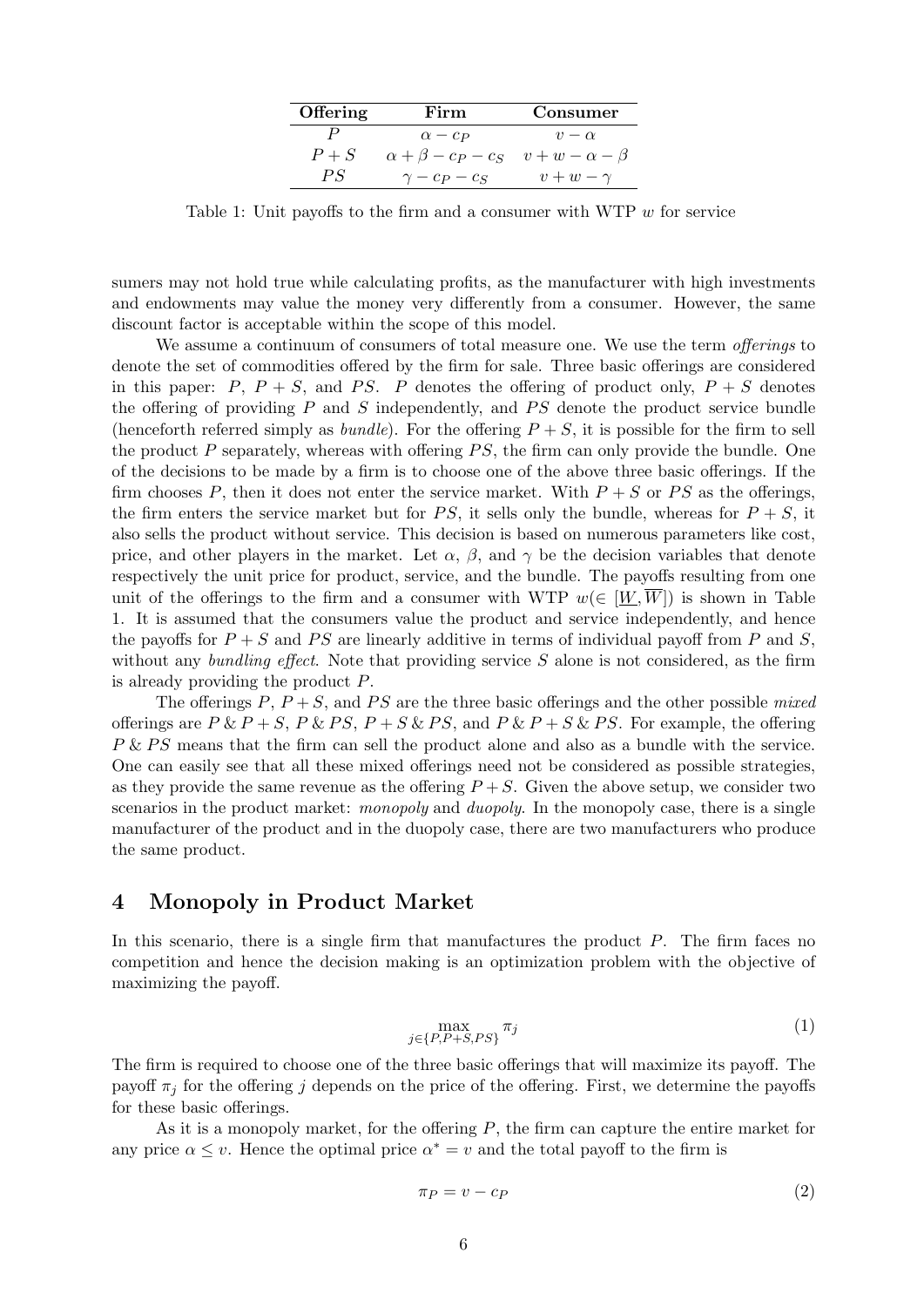The firm, being a monopoly, is best off by charging the maximum price and the consumers are worse off in this scenario. For the offering  $P + S$ , the firm can provide P and S independently. Like the previous case,  $\alpha^* = v$ . The consumer with  $v + w \ge \alpha^* + \beta$  will also buy the service S. Thus the number of consumers who would buy S is  $\frac{W-\beta}{W-W}$ . The other consumers (with  $w < \beta$ ) will buy the service from the independent service providers at their respective w. The firm has to choose the optimal  $\beta^*$  that maximizes the total payoff.

$$
\pi_{P+S} = (v - c_P) + \max_{\beta} (\beta - c_S) \left( \frac{\overline{W} - \beta}{\overline{W} - \underline{W}} \right)
$$
(3)

$$
= (v - c_P) + \frac{1}{\overline{W} - \underline{W}} \left(\frac{\overline{W} - c_S}{2}\right)^2 \tag{4}
$$

The optimal  $\beta^* = \frac{W+c_S}{2}$  maximized the above payoff. Consider the offering PS. In this case, a consumer can buy only the bundle. For a price  $\gamma$ , only consumers with nonnegative payoff will buy the bundle. From the Table 1, a consumer with  $w \ge \gamma - v$  would buy the bundle and hence the number of consumers who will buy the bundle is  $\frac{W-\gamma+v}{\overline{W}-W}$ .

$$
\pi_{PS} = \max_{\gamma} (\gamma - c_P - c_S) \left( \frac{\overline{W} - \gamma + v}{\overline{W} - \underline{W}} \right) \tag{5}
$$

$$
= \frac{1}{\overline{W} - \underline{W}} \left( \frac{v - c_P + \overline{W} - c_S}{2} \right)^2 \tag{6}
$$

It can be easily verified that the above payoff is maximized by  $\gamma^* = \frac{W+v+c_P+c_S}{2}$  $\frac{1}{2}$   $\frac{1}{2}$ . The payoff from the offering  $P + S$  is greater than that from P. Among the strategies  $\tilde{P} + S$  and PS, more customers would buy the service in case of PS.

# 5 Duopoly in the Product Market

In this section we consider the duopoly in the product market. The  $P$  and  $S$  are complementary products as both are required for the consumers. Bundling of complementary products in duopoly were considered in (Einhorn, 1992) and (Matutes and Regibeau, 1992). In (Matutes and Regibeau, 1992), the consumer can combine the products from different firms, which is not possible in our case. A firm will not provide service to product manufactured from a competing firm. Similar assumption was made in (Einhorn, 1992) and the focus was whether the firms should produce compatible products, with relevance to computer industry. In (Chen, 1997), duopoly was considered but the products need not be complementary. The second product had perfect competition and the focus was on whether the firms that produce the first product should bundle the second product. Our focus here is similar as the whether the firms that manufacture P should bundle along with it the S.

Consider two firms 1 and 2, which manufacture the same product and the valuation for the products manufactured by these two firms are the same  $v$  for the consumers. This homogenous valuation for the  $P$  is relaxed in the next section. Both the firms are aware of the advantages of entering the service market. But given the competition both face against each other, the decision of entering the service market should take into account the mutual interdependence of the decisions of both firms. Assuming that the firms are non cooperative, the strategic interaction can be modeled as a two stage non-cooperative game. A multi-stage game is a finite sequence of stage-games, each one being a game of complete but imperfect information (a simultaneous move game). These games are played sequentially by the same players, and the total payoffs from the sequence of games will be evaluated using the sequence of outcomes in the games that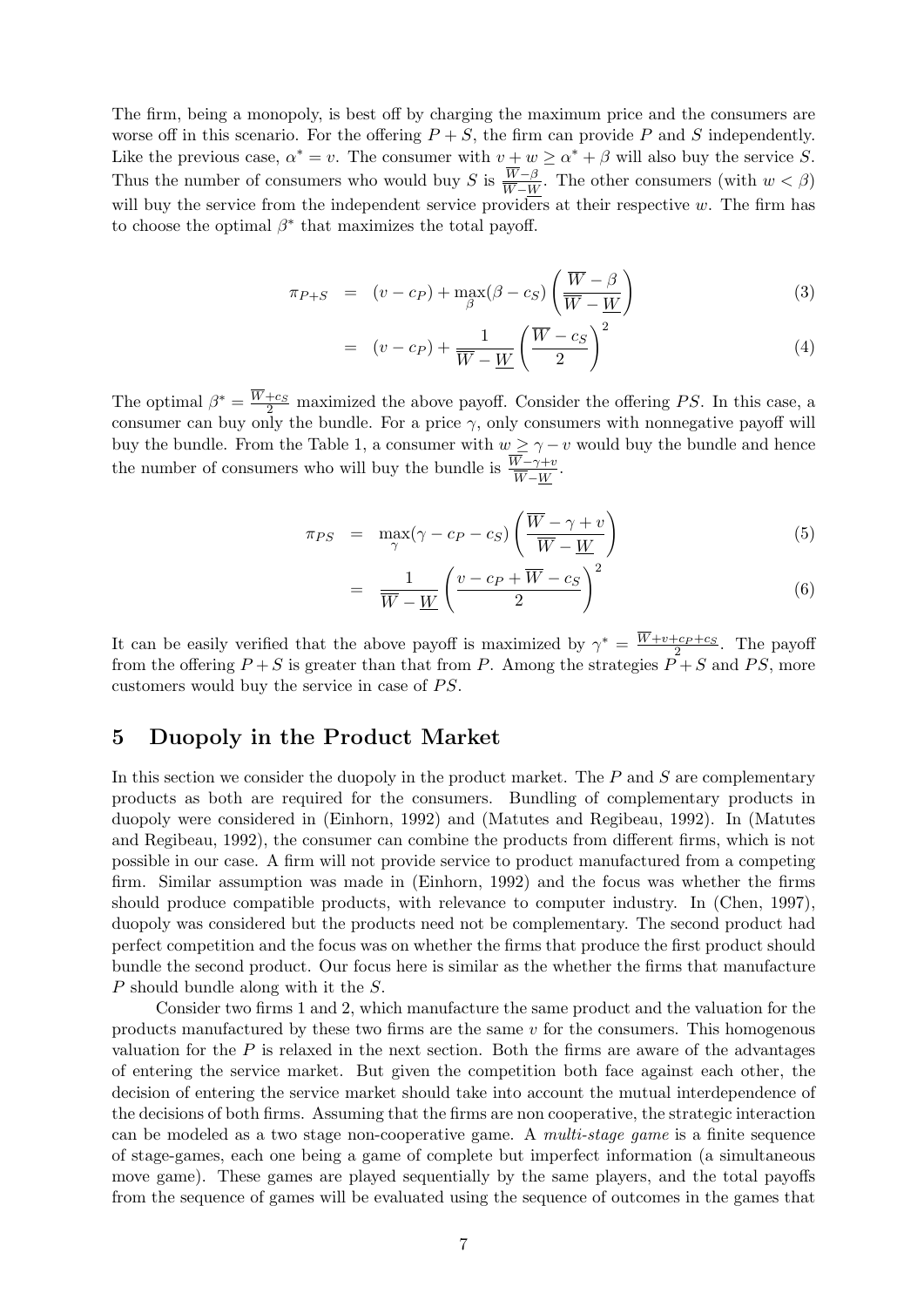were played. We model our problem as a two stage game. In the first stage, each firm chooses an offering, which could be any of the basic offerings:  $P, P + S$ , and PS. Both firms choose their offerings simultaneously without the knowledge of the choice of the competing firm. We call this as the offerings game. Both the firms observe the outcome of this stage, and this information structure is common knowledge. In the second stage, both firms choose the price for the choice made at the first stage. Both firms choose the price simultaneously without the knowledge of the price chosen by the competing firm. Thus we have a two stage game, where the games in each stage is a simultaneous move game.

## 5.1 The Two-stage Game

Following are the assumptions of the two stage game:

- 1. Both the firms have the same constant marginal cost of producing the product  $c_P$  and the same constant marginal cost of providing the service (for the lifetime)  $c_S$ .
- 2. The service provided by a firm can be only utilized for the product of the same firm.
- 3. The consumer will choose the offering that maximizes her payoff (given in Table 1).

The first assumption treats both the competing firms as identical with respect to their manufacturing and service capabilities. The second assumption is more of a realistic constraint where a firm need not provide service to its competing product. This may also be due to the technological constraints. It should be noted that the products offered by the two firms being homogeneous does not mean that the products are exactly the same. It only implies that the products are substitutable and the valuations of the consumers are the same. This assumption also implicitly points out that a firm will not provide service alone, devoid of manufacturing the product.

### Stage 1: Offerings

The firms 1 and 2 are capable of producing the product P and providing the service S. In the first stage, both the firms choose the offering. The possible offering for each firm are the basic offerings: product only  $(P)$ , product and service independently  $(P + S)$ , and product and service bundle only  $(PS)$ . These offerings are the strategies available for the firms in the first stage and each choose one of the strategies simultaneously. It is also assumed that each firm's offering decision cannot be reversed once it is made. Thus stage 1 is a finite non-cooperative simultaneous game, with nine possible outcomes.

### Stage 2: Pricing

In the second stage, each firm chooses a price for their respective offering made in the first stage. The firm i  $(i = 1, 2)$  chooses the prices  $q_i(i)$   $(j = \{P, S, PS\}$ , wherever applicable). For example, if firm 1 chooses the offering PS and firm 2 chooses  $P + S$  in stage 1, then the strategies in stage 2 are  $\gamma(1)$  for firm 1 and  $\alpha(2)$  and  $\beta(2)$  for firm 2. There are nine possible pricing games, one for each of the nine possible outcomes of the stage 1. Unlike the stage 1, the available strategies for the firms are infinite in the pricing game. For the firms to make non-zero profit and for the consumers to obtain non-zero payoffs, the prices should satisfy the following conditions:  $c_P \leq \alpha \leq v$ ,  $c_S \leq \beta \leq \overline{W}$ , and  $c_P + c_S \leq \gamma \leq v + \overline{W}$ .

The solution concept or the equilibrium used in the paper is the *subgame-perfect* Nash equilibrium (Mas-Colell et al., 1995). Such an equilibrium is a pair of strategies that constitutes a Nash equilibrium (NE) (Nash, 1951) in each pricing game as well as in the full game. We will be restricting only to the pure strategy NE, that is, randomization of strategies (mixed strategies) will not be considered. Since, stage 1 is a finite game and stage 2 is an infinite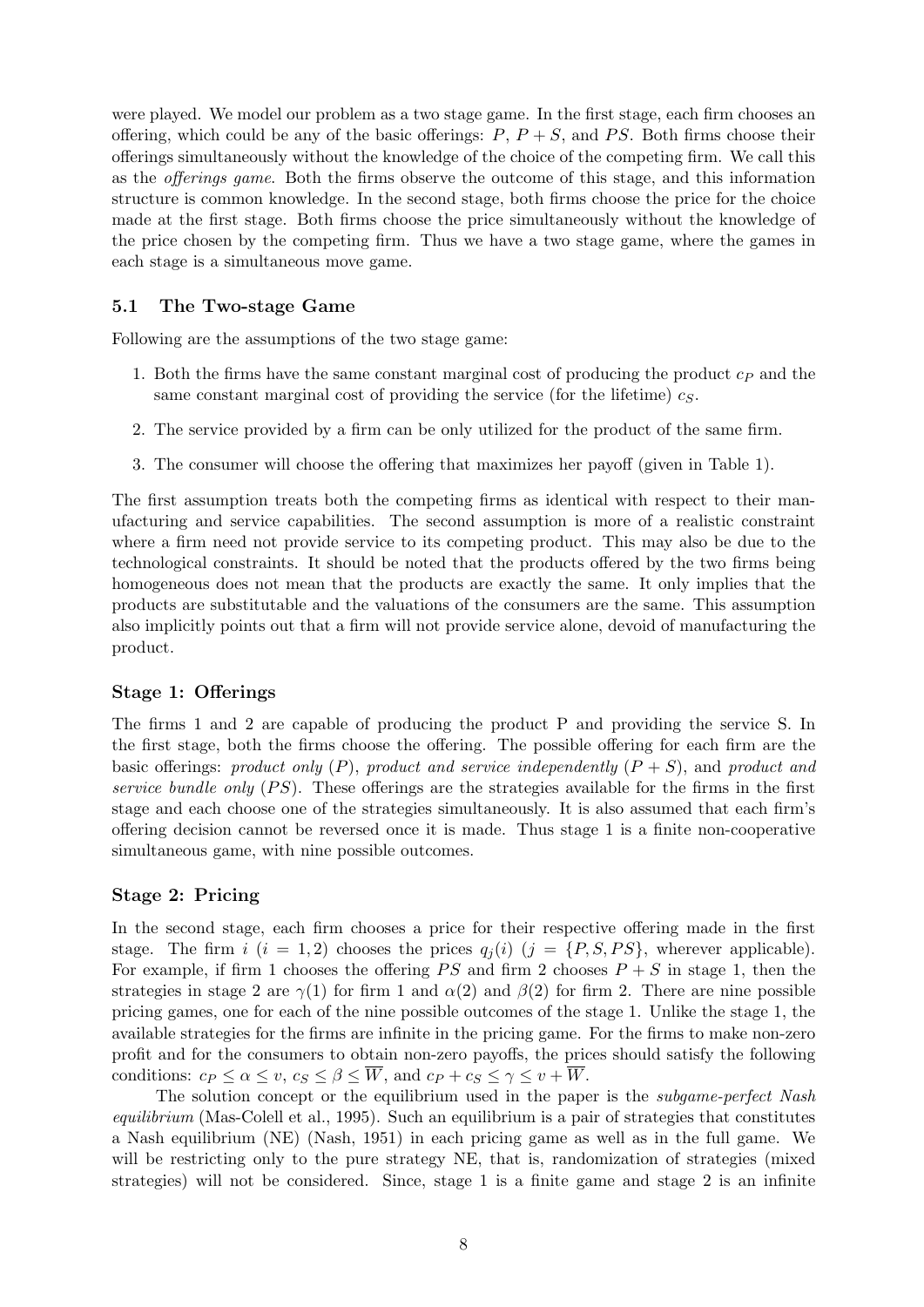game<sup>1</sup> , the subgame-perfect NE will exist only if NE exists in the infinite game. The subgameperfect equilibrium is determined by the backward induction procedure: the NE of the stage 2 is first determined and based on the outcomes, the equilibrium of stage 1 is determined. Let the pricing subgame be denoted by an ordered pair  $(j_1, j_2)$ , when firm 1 and 2 provide the offerings j<sub>1</sub> and j<sub>2</sub>, respectively. The NE in such a pricing subgame, is a pair of strategies  $(q_{j_1}^*(1), q_{j_2}^*(2))$ such that, the price  $q_{j_1}^*(1)$  maximizes the payoff to 1, if  $q_{j_2}^*(2)$  is the strategy for 2 and  $q_{j_2}^*(2)$ maximizes the payoff to 2, if  $q_{j_1}^*(1)$  is the strategy for 1. The payoffs of NE outcomes of the pricing subgames of stage 2 become the payoffs to the respective offerings game in stage 1. The NE strategies  $(j_1^*, j_2^*)$  in stage 1 is similarly obtained:  $j_1^*$  maximizes the payoff to 1, if  $j_2^*$  is the strategy of 2 and  $j_2^*$  maximizes the payoff to 2 if  $j_1^*$  is the strategy of 1. The NE outcomes of the pricing subgames in stage 2 are first determined.

### 5.2 Pricing Subgames

Stage 2 has nine pricing subgames, but due to the symmetry of the firms in terms of costs and offerings, only six distinct games need to be examined. For example, the games  $(P, PS)$  and  $(PS, P)$  are symmetric. The Nash equilibrium of each of them are determined in the following.

**Proposition 1** In the pricing subgames with the same offering by both firms, the Nash equilibria yields zero outcome to both the firms.

**Proof:** The proof is based on the lines of *Bertrand Duopoly* (Varian, 1992) situation. The offering of both the firms are the same and hence the consumers would buy from the firm which offers the lowest price(s) for the offering. To attract all the customers and make more profit, each firm will try to price the offering less than that of the competitor. Since both firms have the same cost of production and service, the NE is to price the offerings at these costs:  $\alpha(1) = \alpha(2) = c_P$ ,  $\beta(1) = \beta(2) = c_s$ , and  $\gamma(1) = \gamma(2) = c_P + c_s$ . Thus both firms earn zero profits if they provide the same offering.

The above result is due to the non-cooperative nature of the game, leaving both the firms worse-off (the consumers are best-off in this scenario). If both firms can cooperate, then they both can charge the highest possible price and share the profits equally, leaving the consumers worse-off. The NE of the other pricing subgames are determined in the following. Let  $\theta_i(i)$ , where  $i = 1, 2$  and  $j = P, P + S, PS$ , denote the payoff to the consumer for the offering j from firm i.

### 5.3 Pricing Subgame  $(P + S, P)$

The strategy for firm 1 is  $(\alpha(1), \beta(1))$  and the strategy for firm 2 is  $\alpha(2)$ . A consumer with WTP  $w$  for service will choose the offering from a firm that maximizes her payoff (the arg refers to both the offering and the firm):

$$
\arg \max\{\theta_P(1), \theta_{P+S}(1), \theta_P(2)\}\
$$

The  $\theta_i(i)$  is the payoff (see Table 1) to the consumer for a unit of the offering j from firm i. For the product, both firms face a Bertrand duopoly situation and hence the NE price is the minimum possible price:  $\alpha^*(1) = \alpha^*(2) = c_P$  and earn zero profits. However, firm 1 can obtain non-zero profit in the service market. All consumers with  $w \geq \beta(1)$  will obtain the product and service from 1 (by assumption 2). The optimal pricing by firm 1 is similar to the monopoly situation and hence  $\beta^*(1) = \frac{W+c_S}{2}$  and the payoff is  $\frac{1}{W-W}(\frac{W-c_S}{2})$  $\frac{-c_S}{2})^2.$ 

<sup>1</sup>Finiteness refer to the finiteness of the available strategies.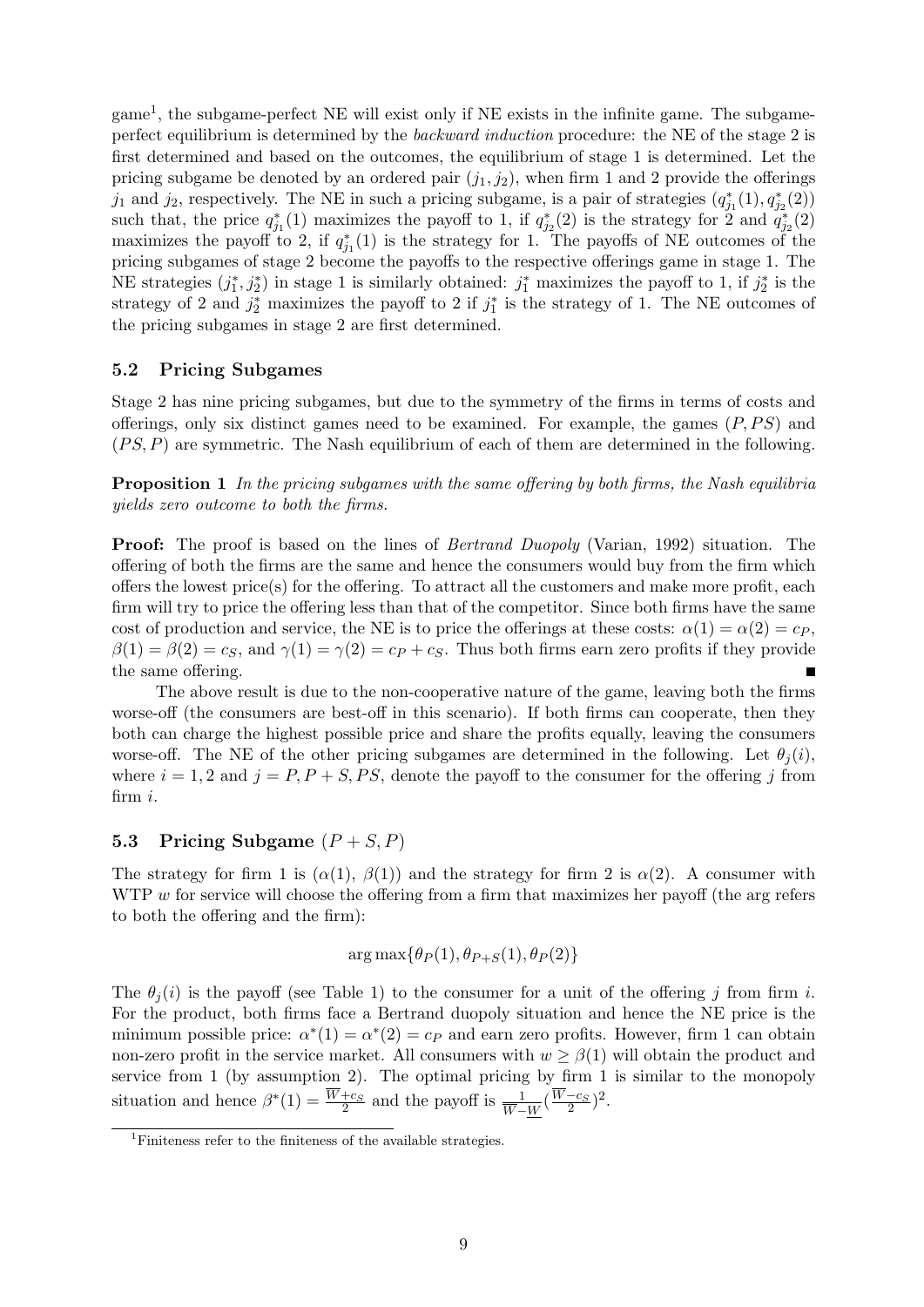#### 5.4 Pricing Subgame (PS, P)

The strategy for firm 1 is  $\gamma(1)$  and for firm 2 is  $\alpha(2)$ . The consumer with WTP w will choose the offering that maximizes her payoff:

$$
\arg \max \{ \theta_{PS}(1), \theta_{P}(2) \}
$$

Hence the consumers with WTP  $w < \gamma(1) - \alpha(2)$  will choose to buy the product from firm 2 (and the service from the independent service provider) and the rest of the consumers will buy the bundle PS from firm 1. Given the  $\alpha^*(2)$ , the best response of firm 1 is to choose  $\gamma^*(1)$  that maximizes his payoff:

$$
\max(\gamma(1) - c_P - c_S) \left( \frac{\overline{W} - \gamma(1) + \alpha(2)}{\overline{W} - \underline{W}} \right) \tag{7}
$$

Similarly, given  $\gamma^*(1)$ , the best response of firm 2 is to choose  $\alpha^*(2)$  that maximizes his payoff:

$$
\max(\alpha(2) - c_P) \left( \frac{\gamma^*(1) - \alpha(2) - \underline{W}}{\overline{W} - \underline{W}} \right)
$$
\n(8)

The best responses of firm 1 and 2, respectively, are:

$$
\gamma^*(1) = \frac{\alpha^*(2) + \overline{W} + c_p + c_S}{2} \tag{9}
$$

$$
\alpha^*(2) = \frac{\gamma^*(1) - \underline{W} + c_P}{2} \tag{10}
$$

Solving the above two linear equations, we have

$$
\gamma^*(1) = \frac{2\overline{W} - \underline{W} + 2c_S + 3c_P}{3} \tag{11}
$$

$$
\alpha^*(2) = \frac{\overline{W} - 2\underline{W} + c_S + 3c_P}{3} \tag{12}
$$

The NE payoffs to firm 1 and 2 are  $\frac{1}{\overline{W}-W}$  $\int 2\overline{W}-\underline{W}-c_S$ 3  $\Big)^2$  and  $\frac{1}{\overline{W}-\underline{W}}$  $\sqrt{W-2W+c_S}$ 3  $\big)^2$ , respectively. It can be easily seen that both the firms earn non-zero profit. If  $\overline{W}$  – c<sub>S</sub> > c<sub>S</sub> − W then firm 1 makes more profit and vice versa.

#### 5.5 Pricing Subgame  $(PS, P + S)$

In this pricing game, firm 1 chooses  $\gamma(1)$  and firm 2 chooses  $\alpha(2)$  and  $\beta(2)$ . The consumer with WTP w would choose the bundle PS from 1 or P from 2 or  $P + S$  from 2, depending on the offering that maximizes her payoff:

$$
\arg\max\{\theta_{PS}(1), \theta_P(2), \theta_{P+S}(2)\}
$$

The firms 1 and 2 will face Bertrand type duopoly competition for the offerings  $PS$  and  $P + S$ , and hence  $\gamma^*(1) = \alpha^*(2) + \beta^*(2) = c_P + c_S$  with both firms earning zero profits from these offerings. However, firm 2 can make positive profit by suitably pricing the  $P$  and  $S$ . Customers with WTP  $w < c_P + c_S - \alpha(2)$  (because  $\gamma^*(1) = \alpha^*(2) + \beta^*(2) = c_P + c_S$ )) would buy the P from firm 2. Thus the optimal price  $\alpha^*(2)$  is the solution of the following maximization problem:

$$
\max_{\alpha(2)} (\alpha(2) - c_P) \left( \frac{c_P + c_S - \alpha(2) - \underline{W}}{\overline{W} - \underline{W}} \right)
$$
\n(13)

The optimal price that maximizes the above quadratic function is  $\alpha^*(2) = \frac{2c_P + c_S - W}{2}$  and the profit to firm 2 is  $\frac{1}{\overline{W}-\underline{W}}(\frac{c_S-\underline{W}}{2})$  $\frac{2}{2}(\frac{2}{2})^2$ . Hence the optimal price for service is  $\beta^*(2) = \frac{c_S + W}{2}$ , which is less than the service cost  $c_S$ . Here the firm provides the service at a loss to gain non zero profits by increasing the product price.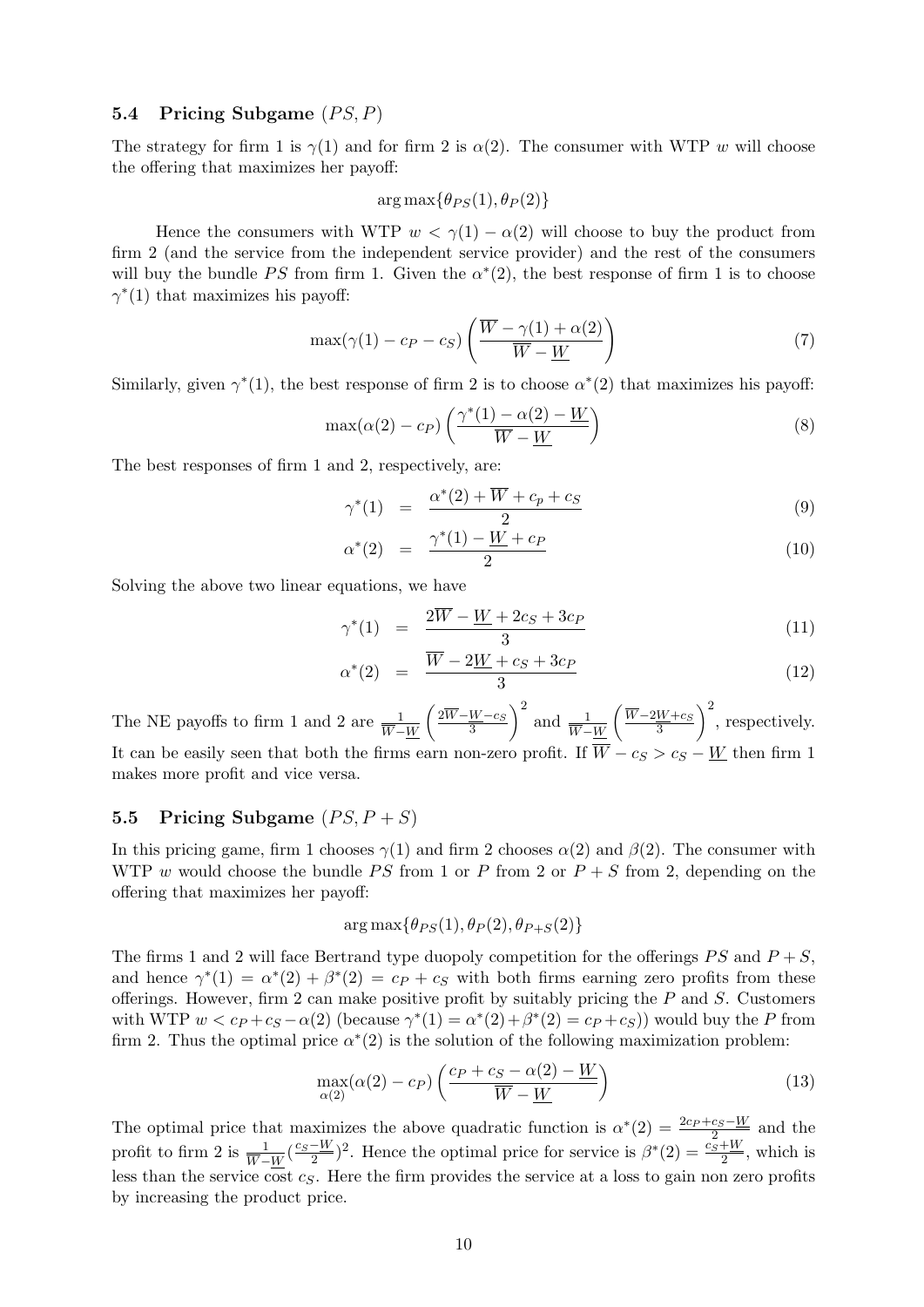

Figure 1: Stage 1 game in normal form

#### 5.6 Offerings Game

The NE outcomes of the pricing subgames will be used to obtain the NE of the stage 1 offerings game. The stage 1 game in normal form is shown in Figure 1. The row strategies are for firm 1 and the column strategies are for firm 2. The outcomes to different strategy combinations are entered in the corresponding cell of the matrix. The first entry in the ordered pair outcome is the payoff to firm 1 and the second entry is for the firm 2. Note that these ordered pair entries are NE outcomes of the corresponding pricing games of stage 2. The NE of stage 1 can be determined from the above normal form. If firm 2 provides  $P$ , then the best response offering from 1 is PS and if firm 2 provides PS, then the best response of 1 is P. For offerings  $P+S$ , all offerings of firm 1 earn zero profits. Thus is can be easily seen that the NE strategies are  $(P, PS)$ and  $(PS, P)$ , both earning nonzero profits to both the firms. The game has two symmetric NE, which shows that the firms should differentiate their offerings by one firm providing only the product and the other firm providing only the bundle. This result is similar to the one shown in (Chen, 1997).

The above model can easily be extended to allow for sequential entry into the market, rather than simultaneous entry. Without loss of generality, let firm 1 enter the market first, followed by firm 2. The pricing subgames and their outcomes will be same as above. However, in this game there will be a unique NE. If  $\overline{W} - c_S > c_S - \underline{W}$  then firm 1 will provide the bundle  $PS$  and firm 2 will follow with P, otherwise the NE will be  $(P, PS)$ . Note that, the game was analyzed with the assumption that firm 1 is aware of firm 2's entry in the near future. If firm 1 is not aware of this entry, then it will decide based on the monopoly model. It can be seen that if firm 1 uses  $P + S$  strategy from the monopoly model, it will forbid the entry of firm 2 into the market, as firm 2 will earn zero outcome against  $P + S$  strategy of 1. Thus  $P + S$  can be used to retain monopoly in the market.

## 6 Heterogeneous Preferences for the Product Market

In this section, we relax the assumption that the valuation for the  $P$  is deterministically known as  $v = \overline{V}$  and instead to be uniformly distributed in the range  $[V, \overline{V}]$ . The marginal cost of production  $c_P$  is assumed to be  $c_P \in [V, \overline{V}]$ . It can be easily seen that Proposition 1 holds true with the above assumption. In the following, we graphically analyze the the three symmetric pricing subgames. The horizontal and vertical axes in figures 2-4 are for the product and service, respectively. The rectangle that spans V and  $\overline{V}$  to  $\underline{W}$  and  $\overline{W}$  is the support of the joint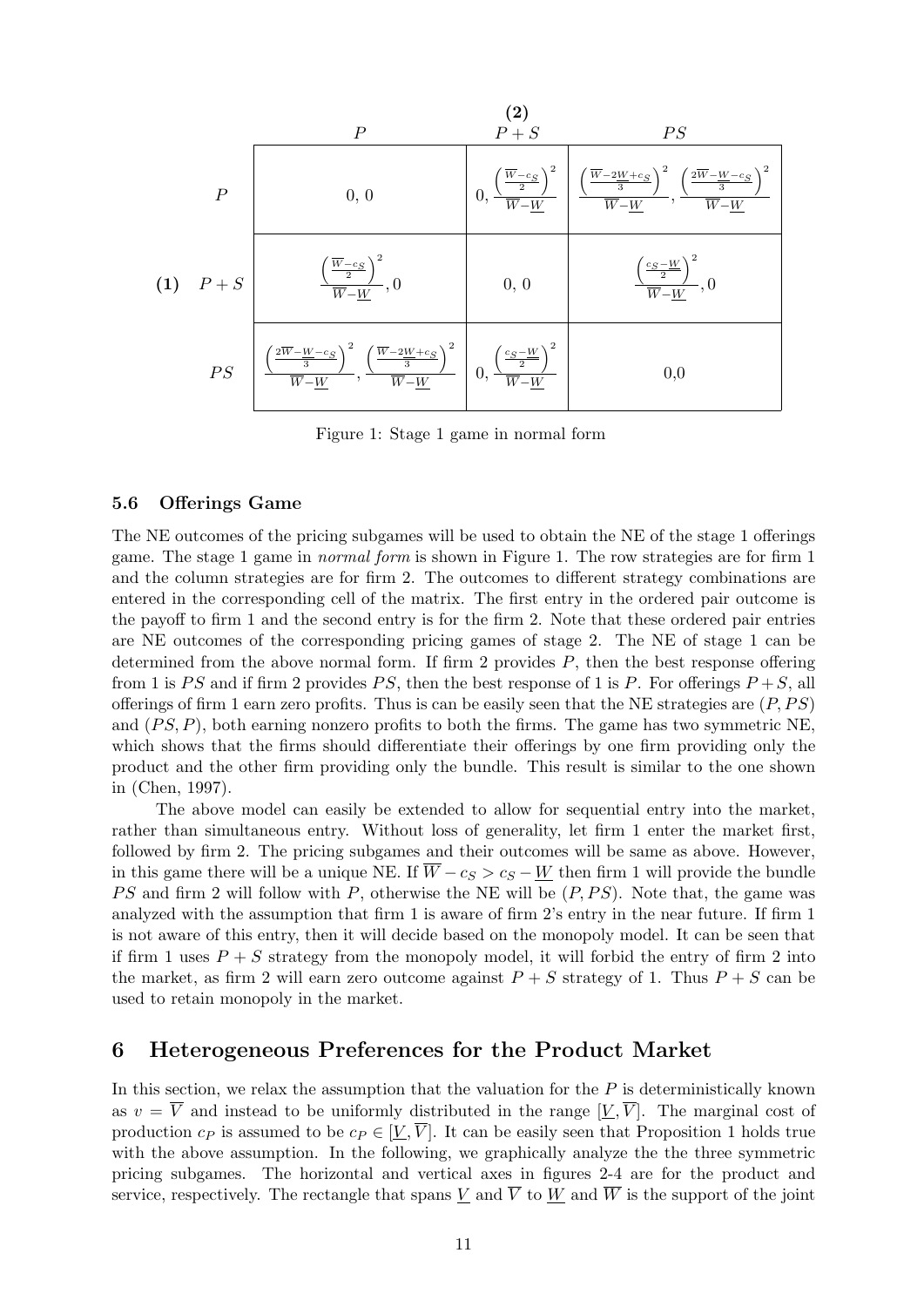

Figure 2: Pricing subgame  $(P + S, P)$ 

probability distribution of consumers with valuations for product in  $[V, \overline{V}]$  and for service in  $[\underline{W}, \overline{W}].$ 

## 6.1 Pricing Subgame  $(P + S, P)$

The strategies for firm 1 are  $\alpha(1)$  and  $\beta(1)$  and that for firm 2 is  $\alpha(2)$ . For the product, both firms face a Bertrand duopoly situation and hence the NE price is the minimum possible price:  $\alpha^*(1) = \alpha^*(2) = c_P$  and earn zero profits. But firm 1 can obtain non-zero profit in the service market. Consumers with v and w satisfying the following conditions would buy  $P + S$  from 1:

$$
v + w \geq \alpha(1) + \beta(1) \tag{14}
$$

$$
w \geq \beta(1) \tag{15}
$$

The condition (15) is due to the reason that a consumer would prefer  $P + S$  from 1 over P from 2 if  $v + w - \alpha(1) - \beta(1) \ge v - \alpha(2)$ . Consumers with  $v \ge c_P$  and  $w < \beta(1)$  would buy P from either 1 or 2. This is shown in Figure 2. The optimal price  $\beta^*(1)$  can be found by solving the optimization problem that maximizes the overall profit to firm 1 (where unit profit is  $\beta(1)-c_S$ ). Similar to the game with deterministic valuation v, firm that provide  $P + S$  makes non-zero profit, whereas the firm that offers P makes no profit.

#### 6.2 Pricing Subgame  $(PS, P)$

Figure 3 shows the pricing subgame with firm 1 choosing  $\gamma(1)$  for the bundle PS and firm 2 choosing  $\alpha(2)$  for P. Consumers in the following region of the support will buy PS from 1:

$$
v + w \ge \gamma(1) \tag{16}
$$

$$
w \ge \gamma(1) - \alpha(2) \tag{17}
$$

It can be easily seen that for a given  $\alpha(2) \geq c_P$ , firm 1 can choose  $\gamma(1) > c_P + c_S$  and thus benefit non-zero profit. Similarly, for a given  $\gamma(1) \geq c_P + c_S$ , firm 2 can choose  $\alpha(2) > c_P$ . Thus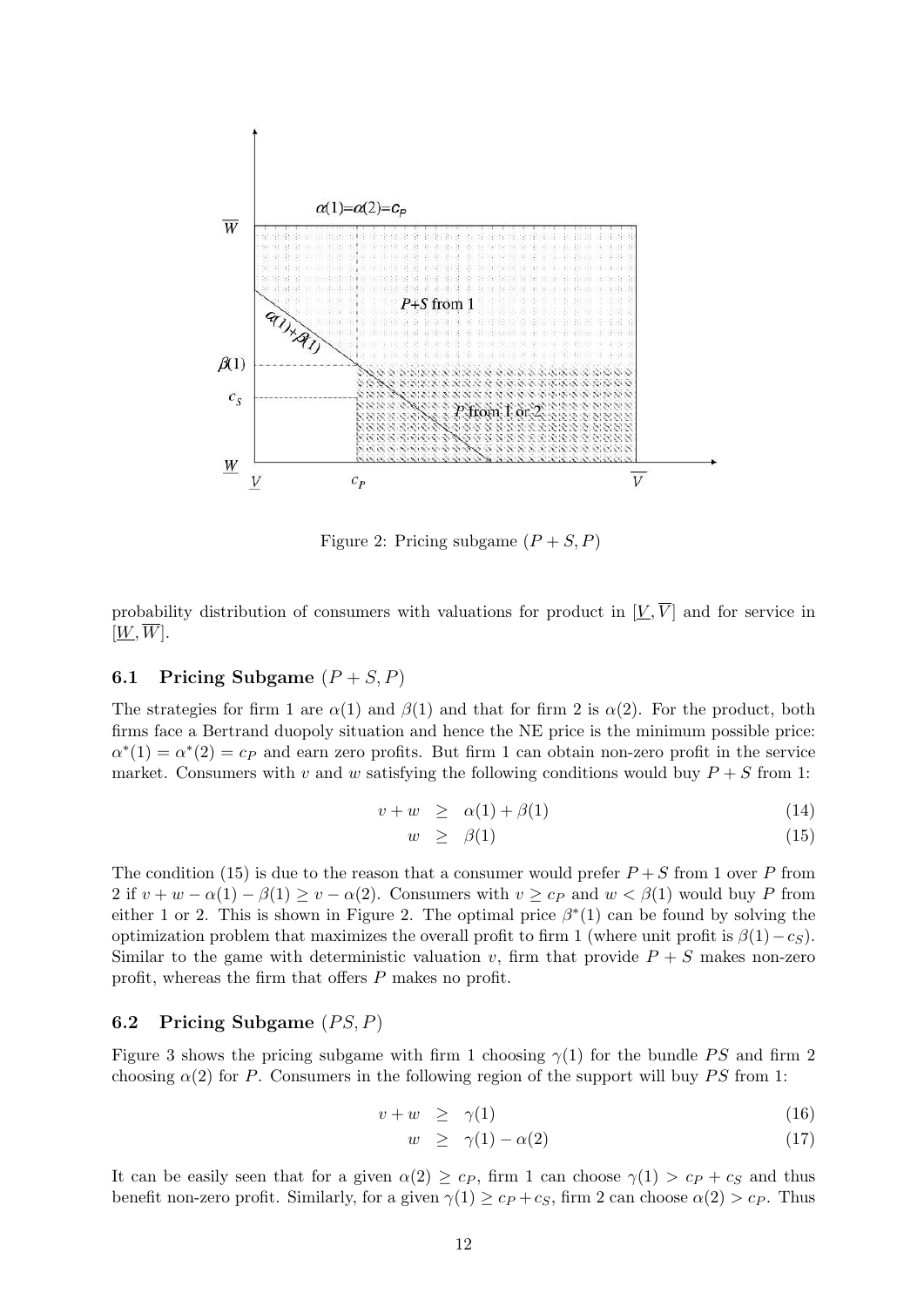

Figure 3: Pricing subgame  $(PS, P)$ 



Figure 4: Pricing subgame  $(PS, P + S)$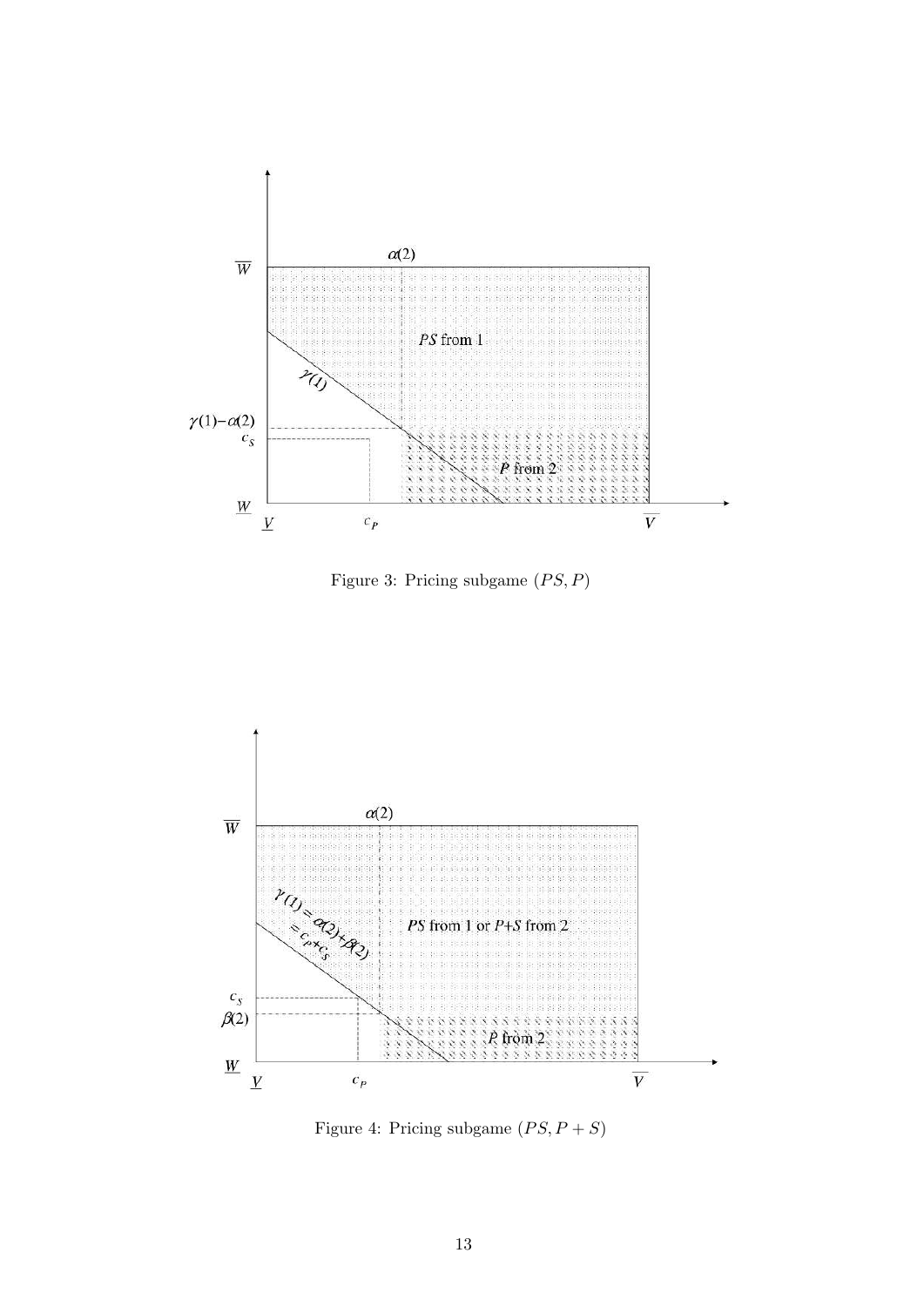both the firms make non-zero profits. The existence of a unique NE pair  $(\gamma^*(1), \alpha^*(2))$  and an algorithm to find such a pair requires further investigation.

#### 6.3 Pricing Subgame  $(PS, P+S)$

Clearly, the prices of the offering from both the firms should satisfy the following condition at NE:  $\gamma^*(1) = \alpha^*(2) + \beta^*(2) = c_P + c_S$ . However, as shown in figure 4, firm 2 can obtain non-zero profit by selling P to consumers who cannot afford the bundle or  $P + S$ . Thus in this case, the firm that offers the bundle makes no profit.

The results are similar to the previously discussed case with deterministic valuation for P. Both the firms make non-zero profit by differentiating their offerings (one provides P and the other PS). Similarly  $P + S$  can be used to forbid the entry of other firms as it will yield zero profits irrespective of the strategies used by the other firm.

# 7 Conclusions

Integration of service with product is considered as one of the innovative supply chain initiatives of the next decade. A product and its after-sale repair and maintenance service are two different, yet related markets for many kinds of products. Hence the decision of product-service integration and also to sell it as a bundle should take into account the market structure of both the product and the service. In this paper, we analyzed product-service integration and bundling in restricted scenarios of a manufacturing firm that faces monopoly and duopoly in the product market. The service market was considered to be populated with independent service providers, similar to an automobile market. The decisions to be made by the firm are (1) whether to enter the service market, (2) if so, whether to provide the service independently or as a bundle, and (3) at what prices to offer the product and service?. The above decisions were compactly represented in terms of offerings  $P, P + S$ , and  $PS$ , which represent respectively product only, product and service independently, and product and service bundle. It was also shown that the above offerings compactly represent the entire decision space. The decision making problem was then to choose one of the offerings and then an optimal price for it. A consumer's WTP for the lifetime service was assumed to be uniformly distributed. For the monopoly situation in the product market, the decision making is an optimization problem. It was found that it is advantageous for the firm to enter the service market and the condition under which  $PS$  will be favorable to  $P + S$ was derived.

In the duopoly situation, the competing firm was assumed to produce the same product and have the same marginal cost of production and service. The firms were assumed to be non-cooperative and hence the interactions were modeled as a two stage non-cooperative game. The subgame perfect Nash equilibrium was used as the solution concept. The game had two symmetric Nash equilibria, which showed that one of the firms should offer P and the other should offer  $PS$  to obtain non-zero profits. The fixed cost or the entry cost for the firm to enter the service market was not considered in the model. Inclusion of the entry cost for service would be an interesting extension of the model. Further the model considered a single product type and the competing firms were assumed to be same in terms production and servicing capabilities. It is worth investigating the model where both the firms have different production and service costs. One of the prospective research directions is to consider market segments with different reservation prices. Specifically, the model considered the service plan for a single time period as lifetime. Instead, different market segments can be identified based of different lifetimes, as perceived by the consumers. The model basically assumed the objective of the firms to be profit maximization. In contrast, the objective of market penetration would be an interesting variant of the model.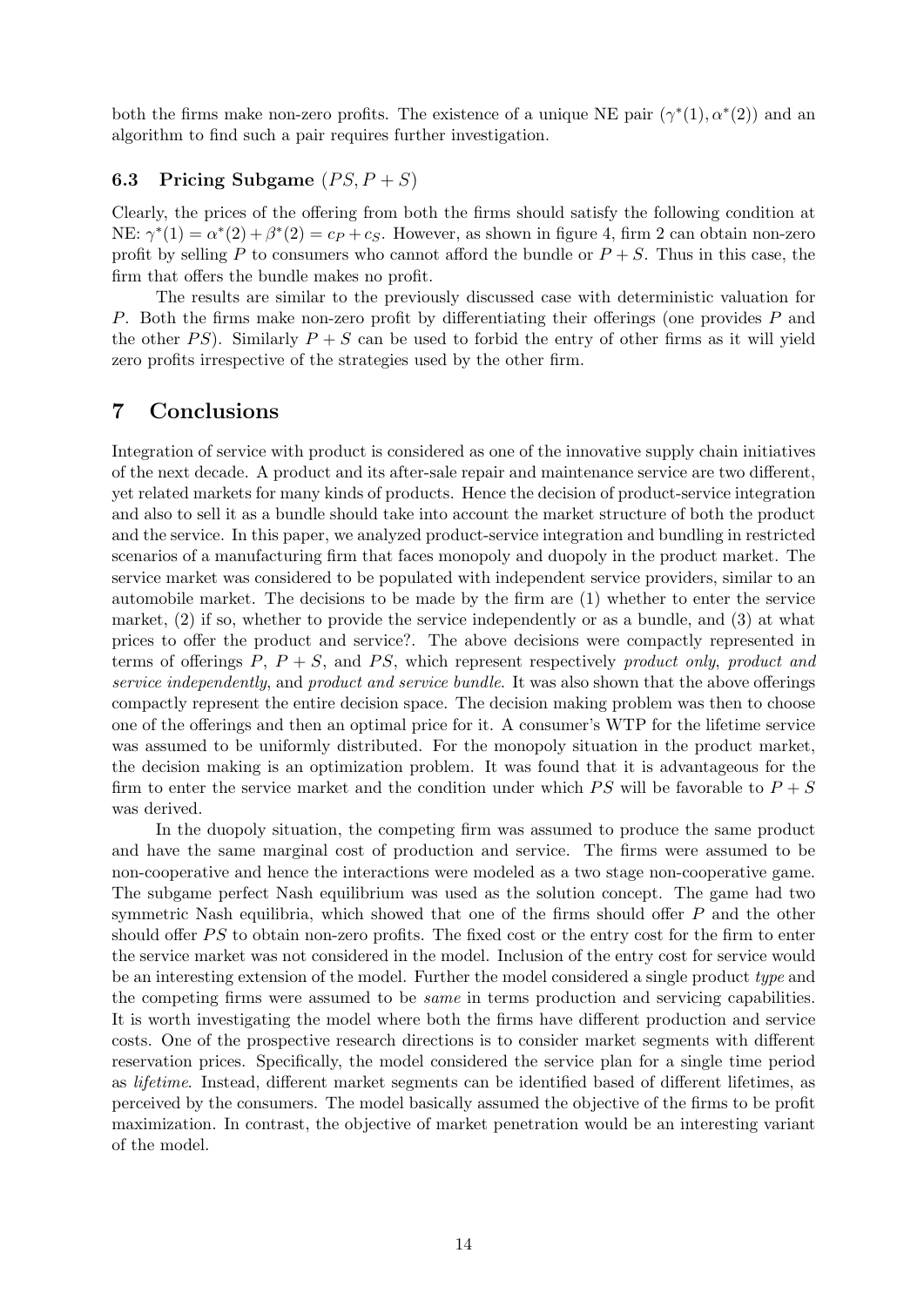# References

- Adams, W. J., J. L. Yellen. 1976. Commodity bundling and the burden of monopoly. The Quarterly Journal of Economics 90 475–498.
- Alexander, W. L., S. Dayal, J. J. Dempsey, J. D. V. Ark. 2002. The secret life of factory service centers. The McKinsey Quarterly 107–115.
- Anderson, D. L., A. J. Delattre. 2002. Five predictions that will make you rethink your supply chain. Supply Chain Management Review 5.
- Ansari, A., S. Siddarth, C. B. Weinberg. 1996. Pricing a bundle of products or services: The case of nonprofits. Journal of Marketing Research 33 86–93.
- Chen, Y. 1997. Equilibrium product bundling. Journal of Business 70 85–103.
- Cohen, M. A., Y.-S. Zheng, V. Agrawal. 1997. Service parts logistics: A benchmark analysis. IIE Transactions 29 627–639.
- Dennis, M. J., A. Kambil. 2003. Service management: Building profits after the sale. Supply Chain Management Review January 42–48.
- Einhorn, M. A. 1992. Mix and match compatibility with vertical product dimensions. The RAND Journal of Economics 23 535–547.
- Eppen, G. D., W. A. Hanson, R. K. Martin. 1991. Bundling New products, new markets, low risks. Sloan Management Review 32 7–14.
- Guiltinan, J. P. 1987. The price bundling of services: A normative framework. Journal of Marketing 51 74–85.
- Hanson, W. A., R. K. Martin. 1990. Optimal bundle pricing. Management Science 36 155–174.
- Herrmann, A., F. Huber, R. H. Coulter. 1999. Product and service bundling decisions and their effects on purchase intention. Pricing Strategy and Practice 5 99–107.
- Howells, J. 2000. The nature of innovation in services. OECD/Australia Workshop on Innovation and Productivity in Services. Sydney, Oct 31–Nov 3.
- Johnson, M. D., A. Herrmann, H. H. Bauer. 1999. The effects of price bundling on consumer evaluation of product offerings. International Journal of Research in Marketing 16 129–142.
- Kameshwaran, S., N. Viswanadham, V. Desai. 2007. On bundling and pricing of the service with the product. Proceedings of 3rd IEEE International Conference on Robotics and Automation. Scottsdale, Arizona, September 22–25, 652–657.
- Karaomerlioglu, D., B. Carlsson. 1999. Manufacturing in decline? a matter of definition. Economy, Innovation, New Technology 8 175–196.
- Lester, R. K. 1998. The Productive Edge: How U.S. Industries Are Pointing the Way to a New Era of Economic Growth. W. W. Norton, New York.
- Marceau, J., C. Martinez. 2002. Selling solutions: Product-service packages as links between new and old economies. DRUID Summer Conference on Industrial Dynamics of the New and Old Economy - Who is embracing whom?. Copenhagen, June 6–8.
- Mas-Colell, A., M. D. Whinston, J. R. Green. 1995. Microeconomic Theory. Oxford University Press, New York.